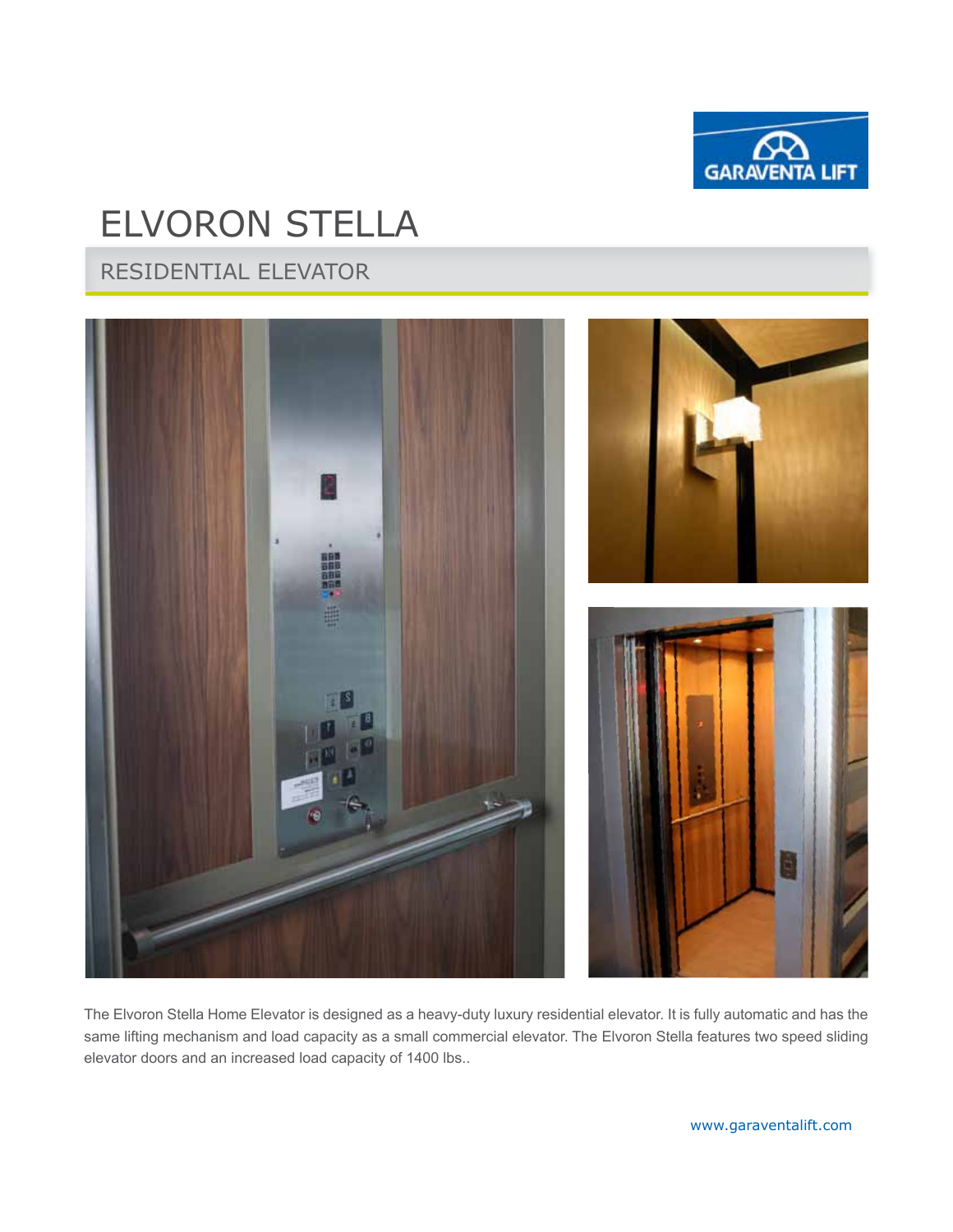

- 1:2 Cable hydraulic drive with automatic leveling, emergency manual lowering and instantaneous safety brake system **1**
- Computerized (PLC) controller has an emergency **2** backup power system for lowering in the event of power failure.
- Two-speed hydraulic control valve provides smooth, comfortable starting and stopping. **3**
- **4** Submersed hydraulic pump and 5 HP (3.5 Kw) motor ensures quiet operation.
- Sturdy 8 lbs per foot elevator guide rail system ensures a smooth, quiet ride **5**
- **6** Heavy duty cantilevered car support sling provides capacity of up to  $1,400$  lbs (635 kg).
- **7** Minimum pit depth is 14" (356 mm).

#### DRIVE SYSTEM SPECIFICATIONS

**Rated Load:** 1400 lbs (635 kg) |Option 1000 lbs (455 kg)

**Speed:** Standard 40 fpm (0.2 m/s) nominal speed

**Travel Range:** 32 ft (9.75 m) with 1400 lb (625 kg) capacity  $| 36 \text{ ft } (10.9 \text{ m})$  with 1000 lb (455 kg) capacity

**Overhead Clearance (Refuge Space):** 135"(3429mm) | 114" (2896mm) with car top prop

**Drive System:** 1:2 Cable Hydraulic | Heavy duty car sling with roller guide shoes running on 8 lb. per foot steel T-Rails | Quiet submersed pump and motor (5 HP) | Factory pre-set and tested 2-speed valve for smooth start and stop

**Controls:** Fully automatic push button operation | Garaventa-Design PLC Controller | Integrated selfdiagnostics | Digital floor indicator in car | Automatic car lighting upon entry | Illuminated push buttons

**Power Supply:** Elevator: Standard 230 VAC single phase | Option 208 VAC three phase | Lighting: 110 VAC single phase, 15 amps

**Doors:** 36'' x 80" (914mm x 2032mm) two-speed horizontal sliding hoistway and car doors

**Safety Features:** Emergency battery lowering system | Emergency manual lowering valve | Safety brake system Automatic bi-directional floor levelling | Stop keyswitch and alarm button in car | Final limit switch | Overspeed valve | Pit Prop

**Unique Standard Features:** Car direction lantern comes with audio and visual signals | Full height photo-electric door sensors

**Code Compliance:** ASME A17.1/CSA B-44 | Section 5.2 LU/ LA Elevators. ADA (Americans with Disabilities Act)

**Popular Options:** Integrated telephone | Glass wall panels and a glass enclosure (panorama elevator) | Custom car finishes | Additional handrails | Buffer springs (increases your pit depth)

**Warranty:** 2 year standard warranty | Optional additional 5 year extended warranty (7 years)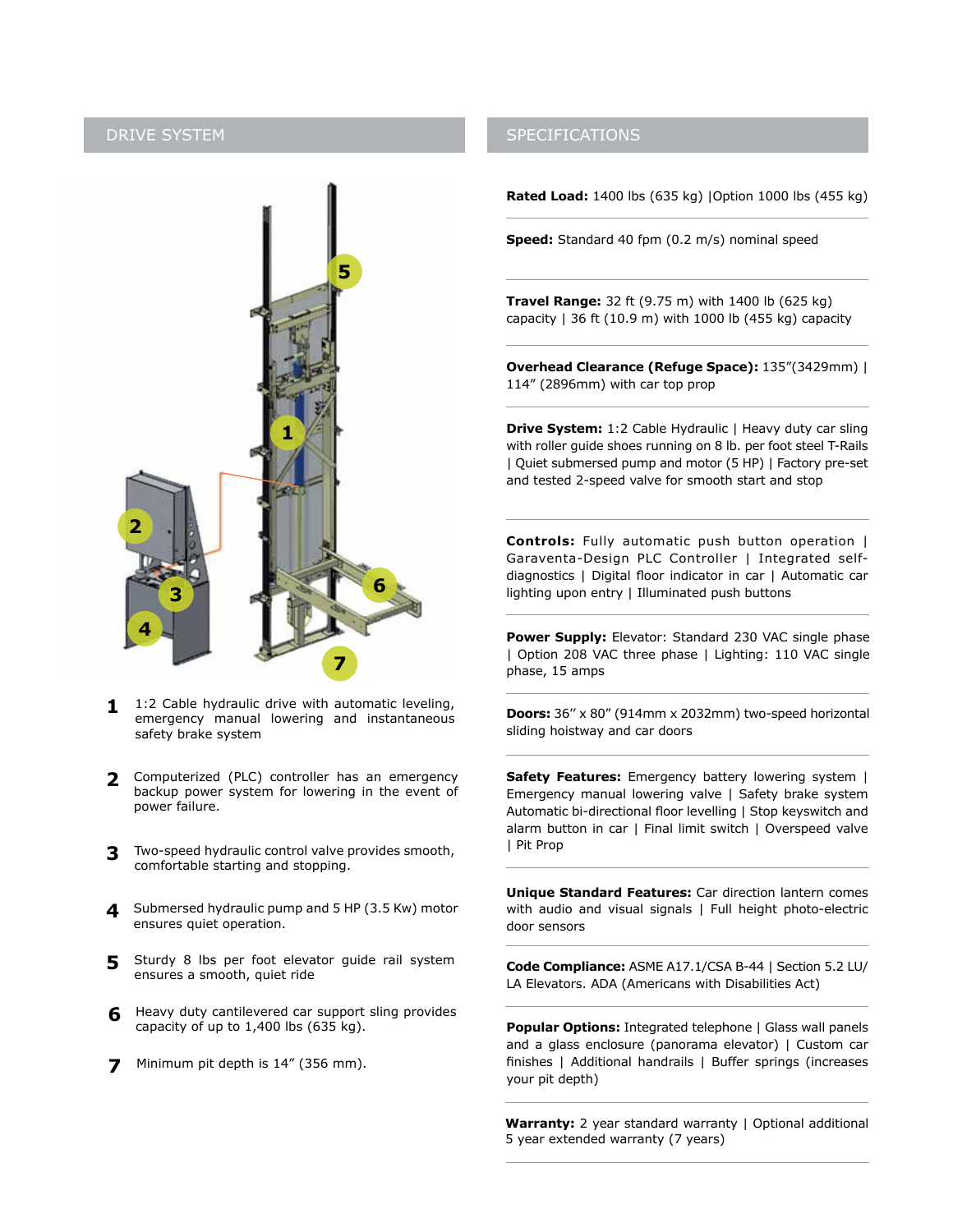### Finishes

#### **Car Operating Panels**



The Elvoron Stella COP is equipped with a digital floor indicator, illuminated floor buttons, alarm button, door open and close buttons and a keyed emergency stop switch. An optional integrated phone is available.

#### **Car Direction Lantern**



Mounted in the car doorway, the Car Direction Lantern is an audio and visual signaling device that indicates direction of travel and arrival at the floor.

#### **Keyed Hall Station**



Brushed Stainless Steel (standard)

Oil Rubbed Bronze (optional)

For increased safety and security, an optional key switch allows the entire elevator to be deactivated. Key switches can be custom designed to deactivate only certain hall stations or to control access to certain floors.

#### **Lighting**



Four recessed low-voltage light fixtures illuminate automatically when the car gate is opened. Available in white or black.

#### **Handrails**



Brushed Stainless Steel (standard)

Oil Rubbed Bronze

Available in two finishes, the handrail is located on the control wall. Custom finishes are available on request. Additional handrails can be mounted for extra passenger safety.

#### **Hall Stations**



(optional) Oil Rubbed Brushed Stainless Steel (standard)

Bronze

(optional)

The push buttons are made of stainless steel for maximum durability. Wall plates are available in two finishes, brushed stainles steel (standard) or oil rubbed bronze (optional).

#### **Design Assistance**



www.garaventalift.com